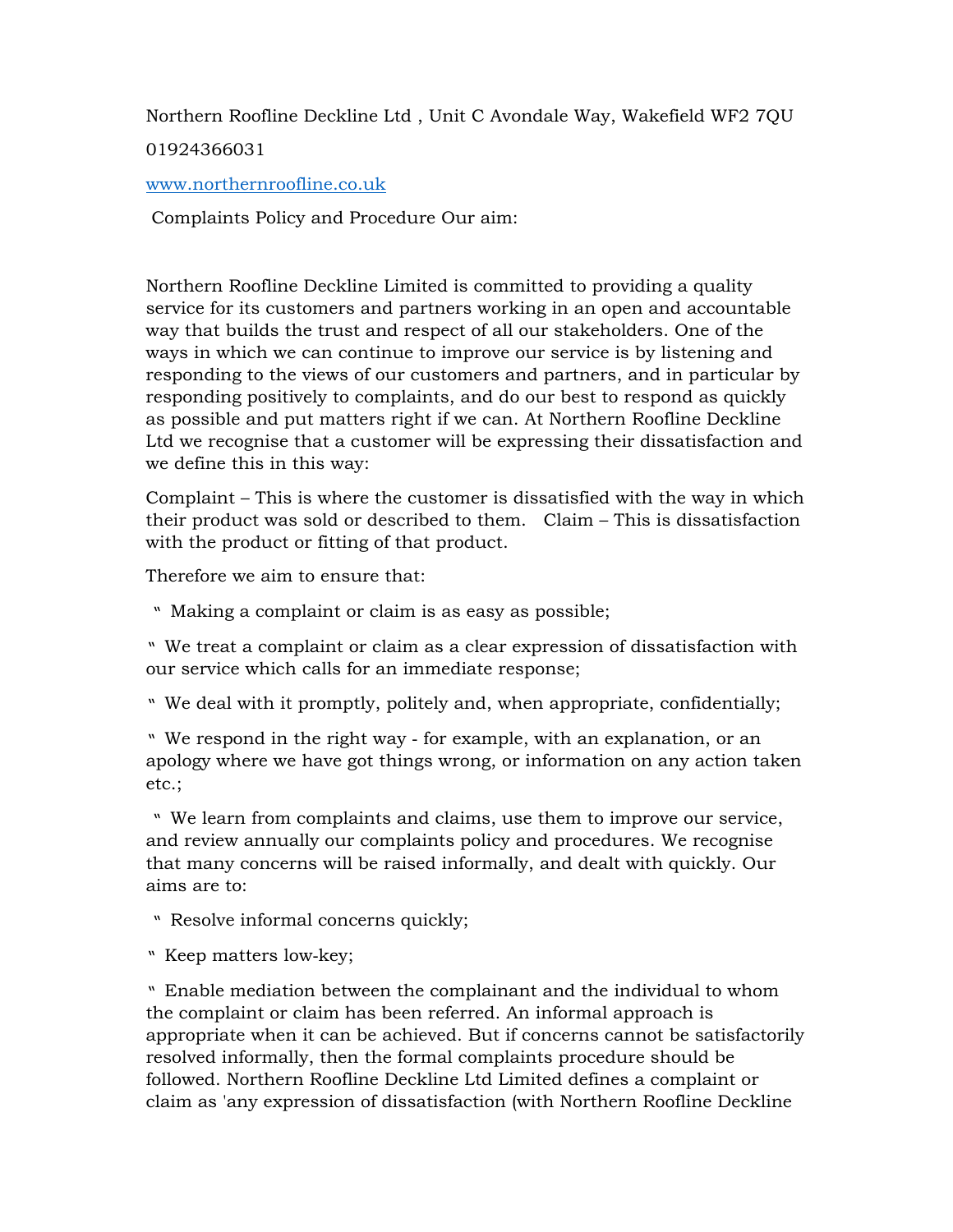Ltd, with a member of staff, or with a business partner) that relates to Northern Roofline Deckline Ltd and that requires a formal response'. The formal complaints procedure is intended to ensure that all complaints and claims are handled fairly, consistently and wherever possible resolved to the complainant's satisfaction. Northern Roofline Deckline Ltd , Unit C Avondale Way, Wakefield WF2 7QU

- ♣ Acknowledge the formal complaint in writing;
- ♣ Respond within a stated period of time;
- ♣ Deal reasonably and sensitively with the complaint;
- ♣ Take action where appropriate. A complainant's responsibility is to:

♣ Bring their complaint, in writing, to Northern Roofline Deckline Ltd attention normally within 8 weeks of the issue arising;

♣ Raise concerns promptly and directly with a member of staff in Northern Roofline Deckline Ltd

♣ Explain the problem as clearly and as fully as possible, including any action taken to date;

♣ Allow Northern Roofline Deckline Ltd a reasonable time to deal with the matter;

♣ Recognise that some circumstances may be beyond Northern Roofline Deckline Ltd control. Responsibility for Action: All Staff of Northern Roofline Deckline Confidentiality: Except in exceptional circumstances, every attempt will be made to ensure that both the complainant and Northern Roofline Deckline Ltd maintain confidentiality. However the circumstances giving rise to the complaint may be such that it may not be possible to maintain confidentiality (with each complaint judged on its own merit). Should this be the case, the situation will be explained to the complainant. Monitoring and Reporting: Northern Roofline Deckline Ltd Limited will produce annually an anonymized report of complaints made and their resolution. Northern Roofline Deckline Ltd Limited

Formal Complaints Procedure Stage 1 In the first instance, if you are unable to resolve the issue informally, you should write or email to the member of staff who dealt with you, or their manager, so that he or she has a chance to put things right. If your complaint concerns a member of Northern Roofline Deckline Ltd

staff, you should write formally to the individual concerned. In your letter you should set out the details of your complaint, the consequences for you as a result, and the remedy you are seeking. You can expect your complaint to be acknowledged within 5 working days of receipt. You should get a